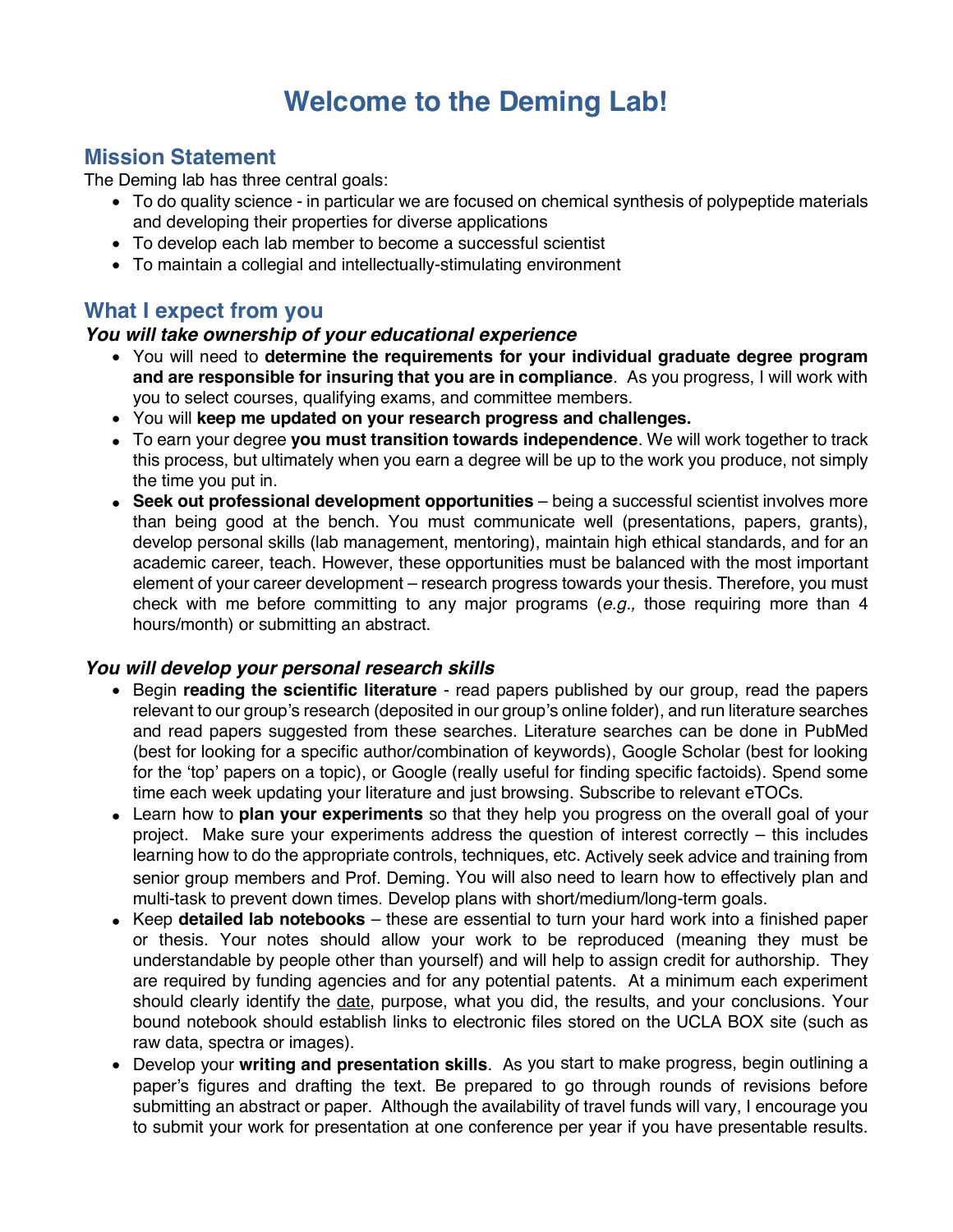**Attend relevant seminars** – I suggest 1-2/month to learn both science and how to give a good talk.

- Consider **applying for fellowships, traineeships, and travel grants**. Not only will an award help your career and the overall lab funding situation, the experience of writing the proposal will help you think about what you are doing more deeply.
- Learn how to **accept and utilize constructive criticism**. The feedback from me, colleagues, committee members, and course instructors is intended to improve your work.

## *You will contribute to the lab and be a good lab citizen*

- Senior graduate students are responsible for helping to train new graduate students in the ways of the world (*i.e.* lab procedures, how individual/group meetings work, literature searching, etc.). **Science is a community** - many people will help you along the way and you should return the favor. Share your insider knowledge of techniques with others.
- **Data belongs to the lab, not to any one individual** as a result, you will be expected to provide a copy of your data when you leave the lab, ideally this will be incorporated into your thesis. In addition, there will be times when you will be asked to assist me in submitting grant applications to NIH/NSF/etc. This activity is essential to provide continuing support for the lab.
- You will have **designated lab jobs** such as ordering, general maintenance, taking care of one of the instruments, etc. Failure to do your lab jobs not only affects you, it can impede the entire lab and will not be tolerated. **Everyone** is expected to help with keeping the lab operational, making sure that supplies do not run out, reporting problems with equipment to the person in charge, and general lab cleanliness. If you hear a strange noise from or see something wrong with equipment, let the responsible person and Prof. Deming know ASAP. Also, please do not perform modifications or repairs of equipment (beyond routine maintenance) without first consulting with Prof. Deming.
- **You will work safely in the lab**. Before beginning in the lab you must complete safety training.
- When working in the labs of other investigators, be polite, neat, and gracious. Always follow their rules. If something breaks during your use, report it immediately to the appropriate person.
- **Be respectful, tolerant of, and work collegially with laboratory colleagues: respect individual differences in values, personalities, and work styles.**

## *What is Required for a Ph.D. Degree*

My definition for when the PhD is complete represents a combination of *scientific productivity* and *intellectual development*. *Scientific productivity* reflects the publishing of papers and presentation at meetings. *Intellectual development* derives from your ability to function as an independent researcher, to organize complex ideas and assemble a multi-part story. For a PhD student, I would expect three to four published papers to be submitted before or at graduation. The amount of time this takes can vary, but outlined below is a general pattern.

- 1<sup>st</sup> year Goal: Become familiar with the laboratory and the techniques used. You should be able to perform the techniques and understand why each component is done in the way in which it is performed. During this time, you will learn a great deal from the senior people within the lab. Be courteous - make an appointment with them, and do as much background reading as possible to be able to have a discussion. In terms of the project, I generally provide a starting point, and it is up to the graduate student to identify which direction you would like your project to go, within reason (I help to identify what is reasonable). During first two years, you need to develop the skills to multi-task, as classes and TA duties should not take up all of your time.
- $2<sup>nd</sup>$  year Goal: Preparing for qualifying exams and research preliminary. Experiments continue as you finish classes, however you begin to acquire greater depth in the field through conversations with others in the lab, as well as reading the literature. You are able to design your own experiments, and are able to integrate the necessary techniques available in the lab to your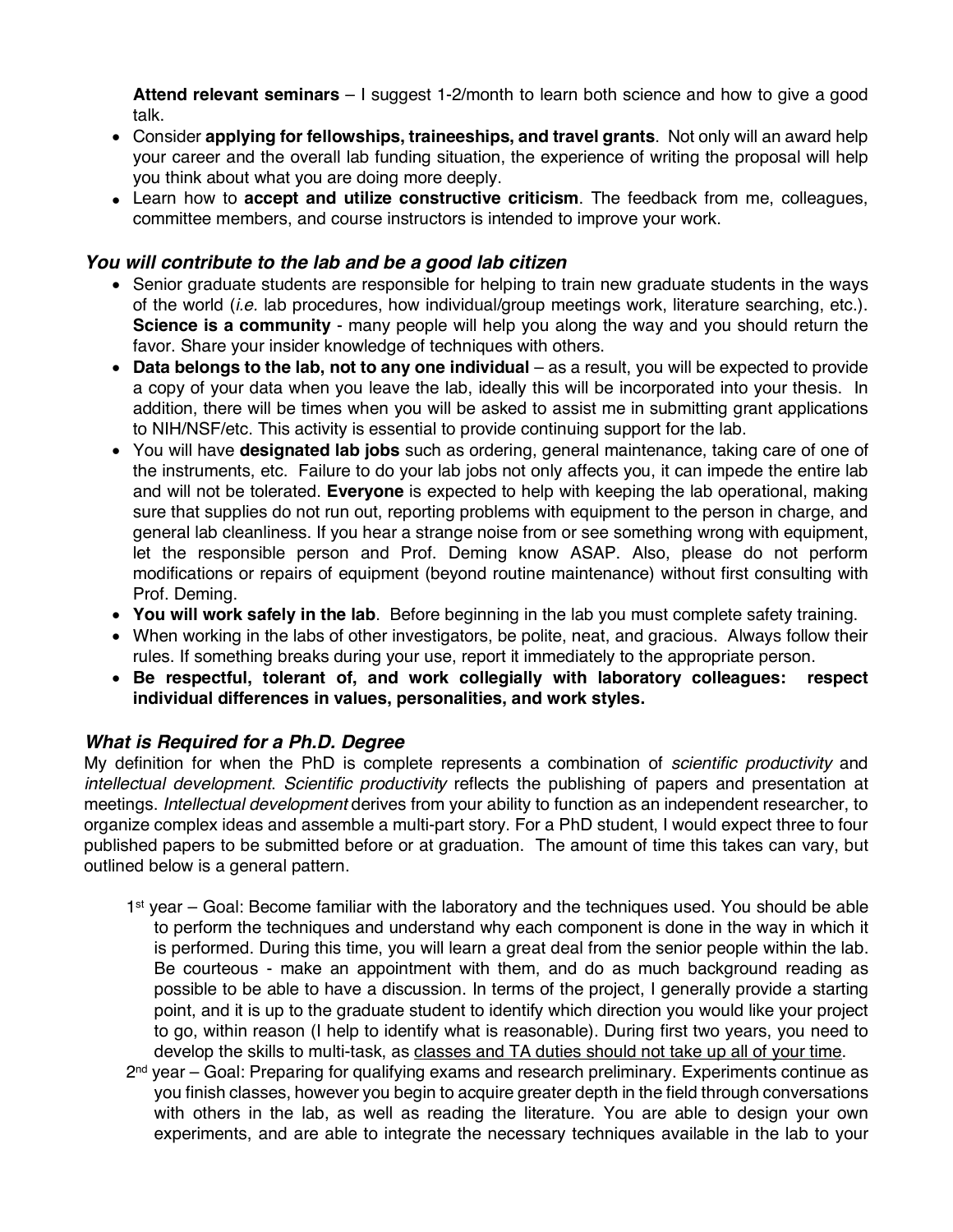project. You should be able to critically evaluate experiments and their potential/limitations. Group meetings and individual meetings are opportunities to present and discuss ideas, gain feedback from others, and to work through the details so that the best experiments are performed as you refine your project.

- $3<sup>rd</sup>$  year Goal: Complete research preliminary. You are the major driver of your project and you now have the time to focus on the research. You should be completely comfortable performing your research (designing experiments) and know all of the necessary background. Because of your understanding of the lab, you should be able to go beyond the techniques available in the lab and incorporate new skills into your research. In regards to your project, I expect that you become more of an expert about your project than I am. You are done with classes and should really pick up the pace of your research, ideally having obtained results that will result in publication(s). You should be preparing to assume a leadership position in the lab and help the less experienced people joining the lab. This year is often very challenging as you navigate these transitions.
- $4<sup>th</sup>$  year and on Goal: Complete manuscripts and thesis. While the exact timing of when manuscripts are written will vary, you should have one to two projects nearing publication stage. We will then discuss what you should focus your remaining time on to complete your thesis. At this time, you will take a greater responsibility in developing future projects, while at the same time mentoring newer students. Mentoring newer students is expected of you, though you can require that they make appointments with you. We will also begin working on strategies to transition to your next career stage.

## **What you can expect from me**

- **I will set the scientific direction for the lab and provide the means to pursue those directions**. This will include helping you to find a research topic, writing grants to fund the research, and complying with the necessary university protocols for us to utilize the laboratory. Additionally, I will seek out collaborators for our work to further your opportunities.
- **I am committed to mentoring you now and in the future.** I am committed to your education and training while in my lab, and to advising and guiding your career development. I will work to promote you and your work.
- **I will encourage you to attend scientific meetings and make an effort to fund these activities.** These meetings are important to showcase your work and for the networking opportunities as you pursue positions after your time in my lab ends. To present at meetings, it is essential that you have publication-ready results from your research.
- **I will be available for regular meetings and will provide timely review of research.** In addition, I will do my best to provide an open door policy and respond quickly to e-mails. Please be aware that there will be times when I will be unavailable due to other obligations – e.. teaching or committee work. For abstracts and simple questions, I will generally be able to review in 1-2 days, for papers and thesis, I will need 1-2 weeks.
- **I will provide a work environment that is intellectually stimulating, supportive, safe, and free from harassment.** I take seriously any difficulties you experience in relationship to this statement – if there are conflicts with another lab member, please inform me and I will work with you and the other lab member to find a resolution. I will strive to understand your unique situation and am open to your suggestions on how to improve your experience in the lab.

# **Nuts and Bolts**

## *Hours and Vacation*

I do not believe in tracking hours - instead, I am interested to see that you are productive. However, if I sense that this is being taken advantage of, the situation will be addressed. You will quickly recognize